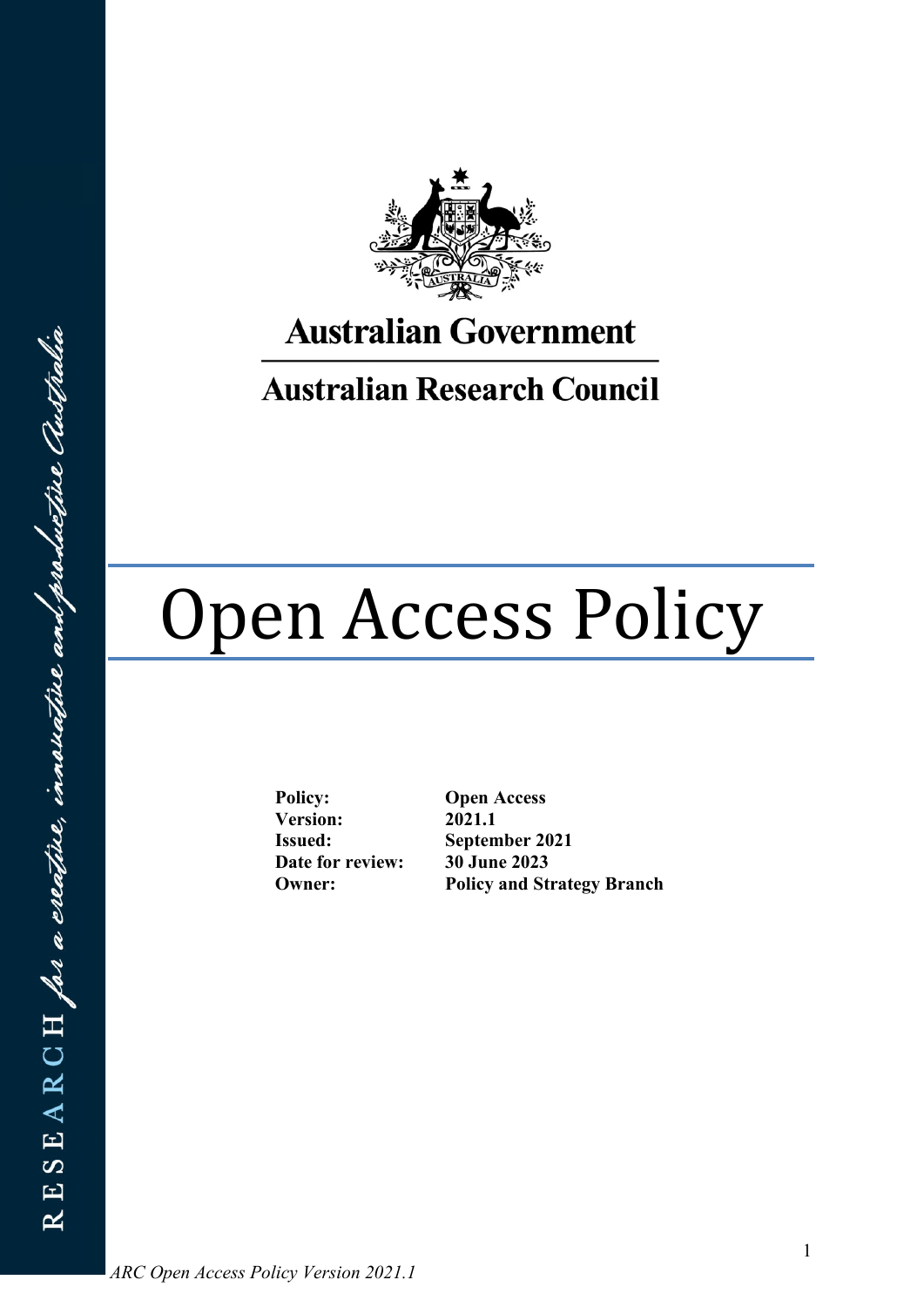## **Contents**

|                                                                                                                                                                                                                               | $\overline{3}$ |
|-------------------------------------------------------------------------------------------------------------------------------------------------------------------------------------------------------------------------------|----------------|
|                                                                                                                                                                                                                               | $\overline{5}$ |
|                                                                                                                                                                                                                               | $\sqrt{5}$     |
|                                                                                                                                                                                                                               |                |
| 6. Policy Requirements 5                                                                                                                                                                                                      |                |
|                                                                                                                                                                                                                               | 5              |
|                                                                                                                                                                                                                               |                |
|                                                                                                                                                                                                                               | 6              |
|                                                                                                                                                                                                                               | 6              |
|                                                                                                                                                                                                                               | $\overline{7}$ |
|                                                                                                                                                                                                                               | 7              |
|                                                                                                                                                                                                                               |                |
| 6.8 Acceptable versions of non-written/printed Research Outputs ________________                                                                                                                                              | 8              |
| Contact details expression of the contract of the contract of the contract of the contract of the contract of the contract of the contract of the contract of the contract of the contract of the contract of the contract of | 9              |
|                                                                                                                                                                                                                               | 10             |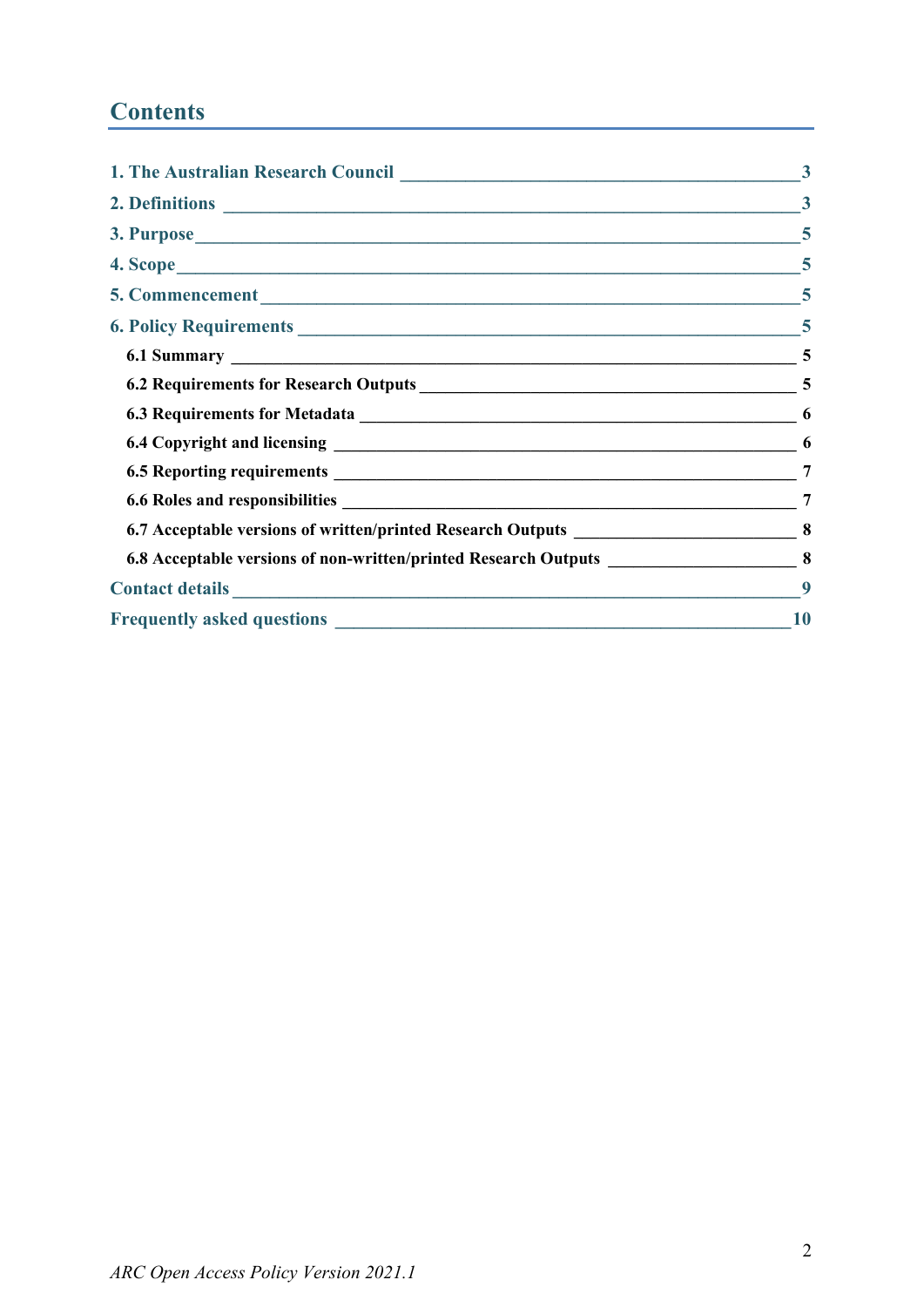## <span id="page-2-0"></span>**1. The Australian Research Council**

The Australian Research Council (ARC) is a Commonwealth entity within the Australian Government. The ARC's purpose is to grow knowledge and innovation for the benefit of the Australian community through funding the highest quality research, assessing the quality, engagement and impact of research and providing advice on research matters.

The ARC funds research and researchers under the National Competitive Grants Program (NCGP). The NCGP consists of two elements—Discovery and Linkage. Within these elements are a range of schemes structured to provide a pathway of incentives for researchers to build the scope and scale of their work and collaborative partnerships. The majority of funding decisions under the NCGP are made on the basis of peer review.

The ARC evaluates the quality of research undertaken in higher education institutions through the Excellence in Research for Australia (ERA) program. ERA is an established evaluation framework that identifies research excellence in Australian higher education institutions by comparing Australia's research effort against international benchmarks. ERA assesses quality using a combination of indicators and expert review by research evaluation committees.

The ARC is also responsible for developing and implementing an Engagement and Impact assessment, announced by the Australian Government in December 2015 as part of the National Science and Innovation Agenda (NISA), which will assess the engagement of researchers with end-users, and show how universities are translating their research into economic, social, environmental and other impacts.

## <span id="page-2-1"></span>**2. Definitions**

**Administering Organisation** – is the organisation responsible for administering the ARC Funded Research Project, Fellowship or Award.

**ARC Funded Research** – is research funded, either wholly or partially, under the *Australian Research Council Act 2001*.

**DOI** – stands for Digital Object Identifier, which is a unique persistent identifier for a published digital object, such as an article or a report, which is issued by the DOI Foundation and its registered agencies.

**Final Report** – a report submitted at the completion of an ARC Funded Research Project, Fellowship or Award as required by the applicable ARC Grant Agreement.

**Institutional Repository** – an online publicly accessible repository hosted at an academic institution, in which publicly funded Research Outputs and the Metadata for those Outputs can be stored and preserved.

**Metadata** – refers to specific data/information relating to a Research Output, including author(s), publisher(s) or equivalent, funding information, Digital Object Identifier (DOI), licence associated with an item, and other relevant details that provide for location, verification and potential reuse of the Research Output. See section 6.3.2 for more detail.

**Open Access** or **Openly Accessible** – refers to the availability of Research Outputs via the internet, such that any user can find, freely access, read, download, copy, distribute, print, search, link, crawl, mine and otherwise use and reuse the Research Outputs both manually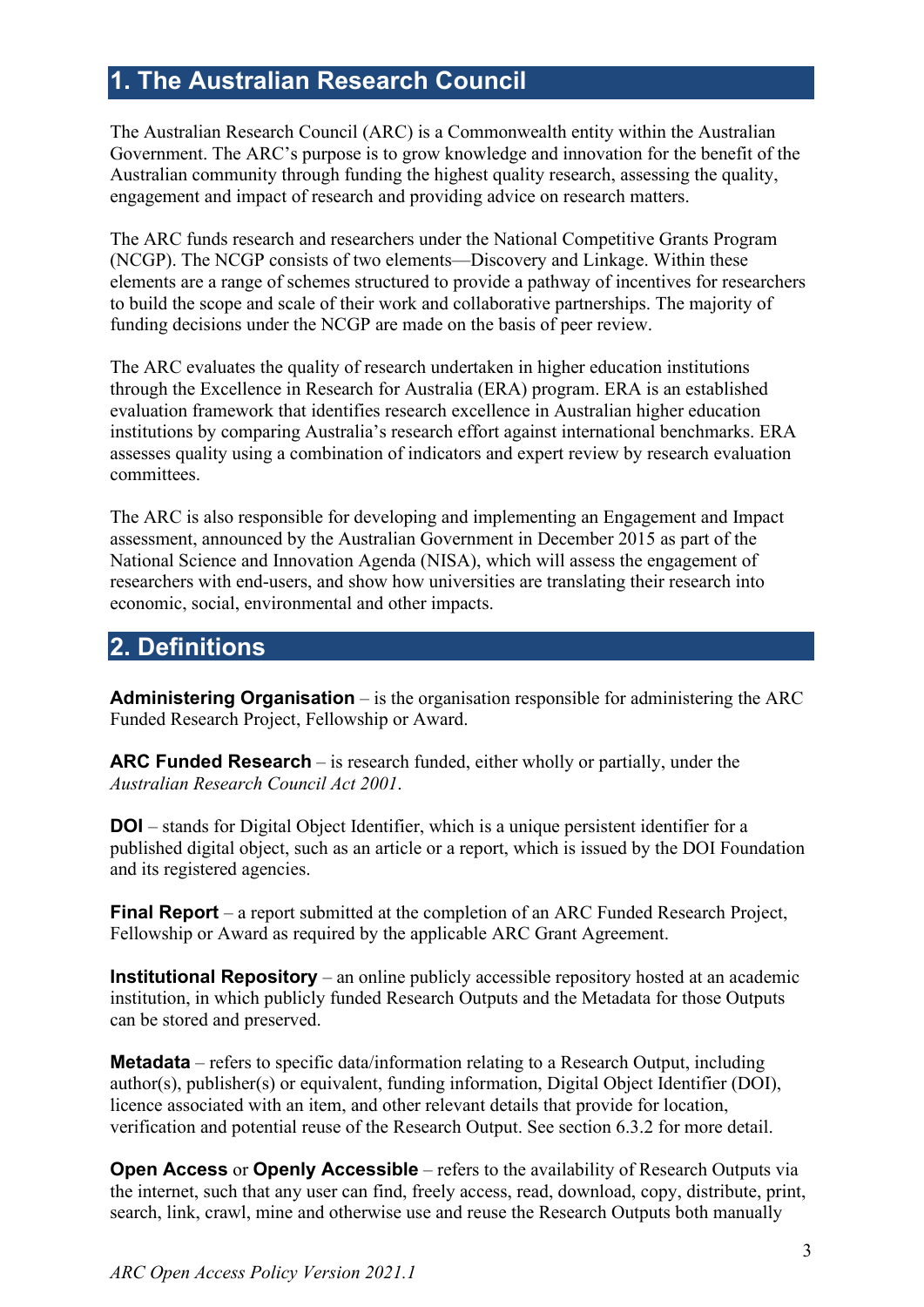and using automated tools. Any use or reuse is subject to full and proper attribution, and usually will have an appropriate licence, such as any of the options available through the Creative Commons suite of licences and should not infringe any copyrights to third-party material included in the Research Output.

**ORCID** – Open Researcher and Contributor ID. ORCID is a persistent digital identifier for an individual researcher issued by [ORCID](http://orcid.org/) [\(http://orcid.org/\)](http://orcid.org/).

**Project / Fellowship / Award** – as used in the applicable ARC Grant Agreement.

**Project Leader / Fellow / Awardee / Director** – as used in the applicable ARC Grant Agreement.

**Preprint or comparable resource** – is a scholarly output that is uploaded by the authors to a recognised publicly accessible archive, repository, or preprint service (such as, but not limited to, arXiv, bioRxiv, medRxiv, ChemRxiv, Peer J Preprints, Zenodo, GitHub, PsyArXiv and publicly available university or government repositories etc.). This will include a range of materials that have been subjected to varying degrees of peer review from none to light and full review. Ideally, a preprint or equivalent resource should have a unique identifier or a DOI (digital object identifier). Any citation of a preprint or comparable resource should be explicitly identified as such and listed in the references with a DOI, URL or equivalent, version number and/or date of access, as applicable.

**Post-print or "Author accepted manuscript"** – a document that has been through the peer review process and addressed reviewer's comments. It is the final version of the paper before it is sent off to the journal for Publication.

**Published / Publication** – the form of public presentation of a Research Output specific to the relevant discipline.

**Publisher's Version/PDF** – this is the version of record that is Published on the publisher's website. It will have been professionally typeset by the publisher.

**Publication Date** – refers to the official date of Publication of the Research Output (not acceptance of the Research Output for publication) or, for Non-traditional Research Outputs or Preprints or comparable resources, the date of public presentation of the Research Output.

**Research** – the creation of new knowledge and/or the use of existing knowledge in a new and creative way so as to generate new concepts, methodologies, inventions and understandings. This could include synthesis and analysis of previous research to the extent that it is new and creative.

**Research Output** – includes all products (including Preprints or comparable resources) of an ARC-funded research Project that meet the definition of Research.

For the purposes of this policy, Research Outputs do not include research data and research data outputs. Research data arising from ARC Funded Research are addressed separately under the ARC's data management requirements. Further information is available on the [Research Data Management](http://www.arc.gov.au/research-data-management) page [\(www.arc.gov.au](http://www.arc.gov.au/) > Policies &Strategies > Strategy > [Research Data Management\)](http://www.arc.gov.au/research-data-management).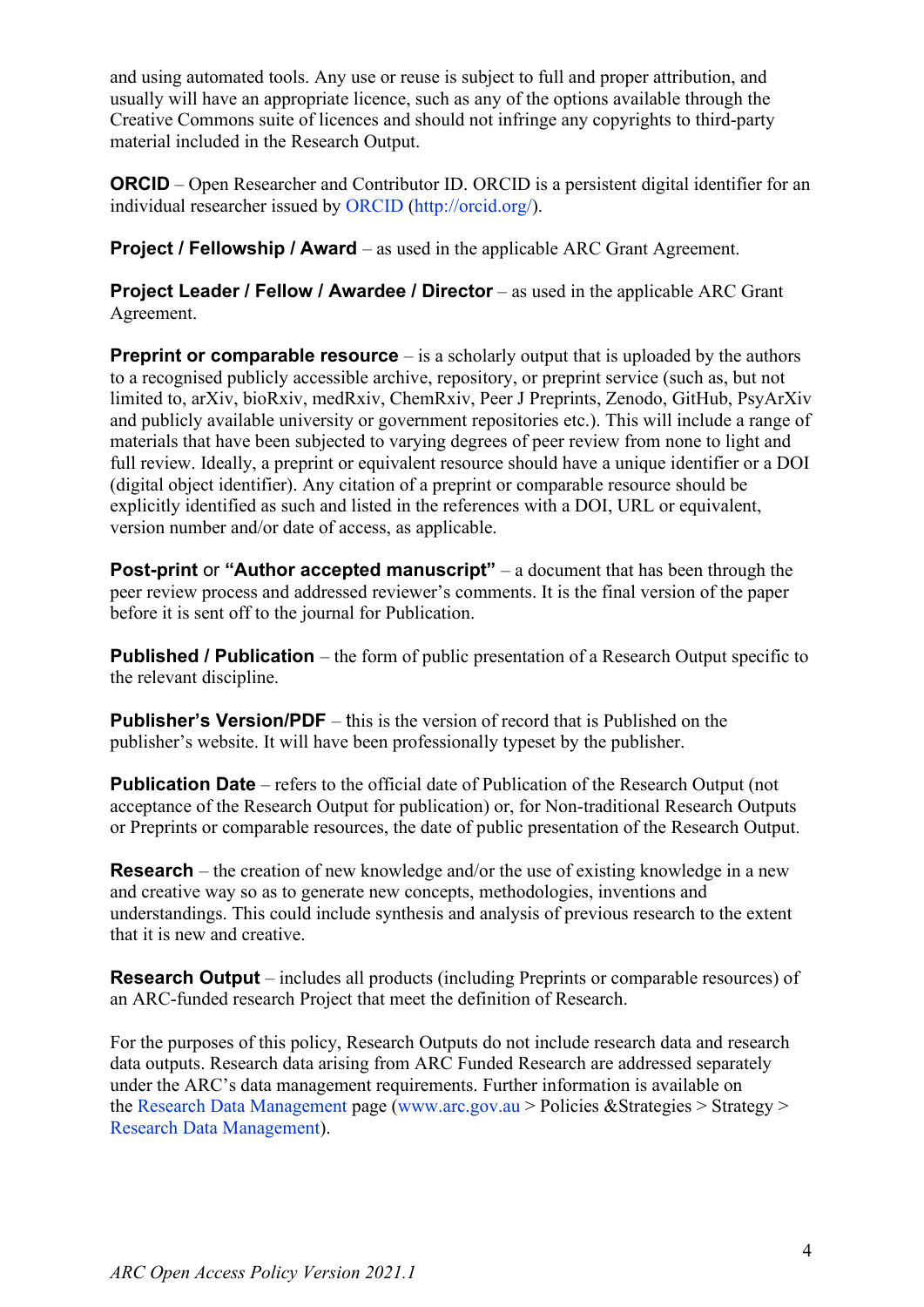## <span id="page-4-0"></span>**3. Purpose**

Both researchers and the broader community stand to benefit from the knowledge produced through publicly funded research. The ARC is committed to maximising this benefit by ensuring that the findings of ARC Funded Research are disseminated as widely as possible, in the most effective manner and at the earliest opportunity, taking into account any restrictions relating to privacy, confidentiality, intellectual property or cultural sensitivities.

The purpose of the ARC Open Access Policy is, therefore, to ensure that Research Outputs arising from ARC Funded Research are made Openly Accessible and the Metadata for those Outputs are made available to the public.

## <span id="page-4-1"></span>**4. Scope**

The ARC Open Access Policy applies to all Research Outputs arising from ARC Funded Research and their Metadata.

This policy does not apply to preprints and comparable resources which are already publicly available, and research data and research data outputs. Research data arising from ARC Funded Research are addressed separately under the ARC's data management requirements.

## <span id="page-4-2"></span>**5. Commencement**

The ARC Open Access Policy commenced on 1 January 2013.

The policy applies to all ARC Funded Research supported under these Grant Guidelines and Grant Agreements made since 1 January 2013.

The policy does not apply to ARC Funded Research supported under Funding Rules and Funding Agreements released before 1 January 2013.

## <span id="page-4-3"></span>**6. Policy Requirements**

## <span id="page-4-4"></span>*6.1 Summary*

Any Research Output arising from ARC Funded Research must be made Openly Accessible within a twelve (12) month period from the Publication Date.

In cases where this requirement cannot be met for any reason, including legal or contractual obligations, Final Reports must provide reasons why Research Outputs derived from ARC Funded Research have not been made Openly Accessible within a twelve (12) month period.

In all cases, Research Output Metadata must be made available to the public in an Institutional Repository as soon as possible but no later than three (3) months from the date of Publication. Metadata must include the ARC Project ID, list the ARC as a funding source and contain a DOI or link to the Research Output.

## <span id="page-4-5"></span>*6.2 Requirements for Research Outputs*

### **6.2.1 Research Outputs must be made Openly Accessible**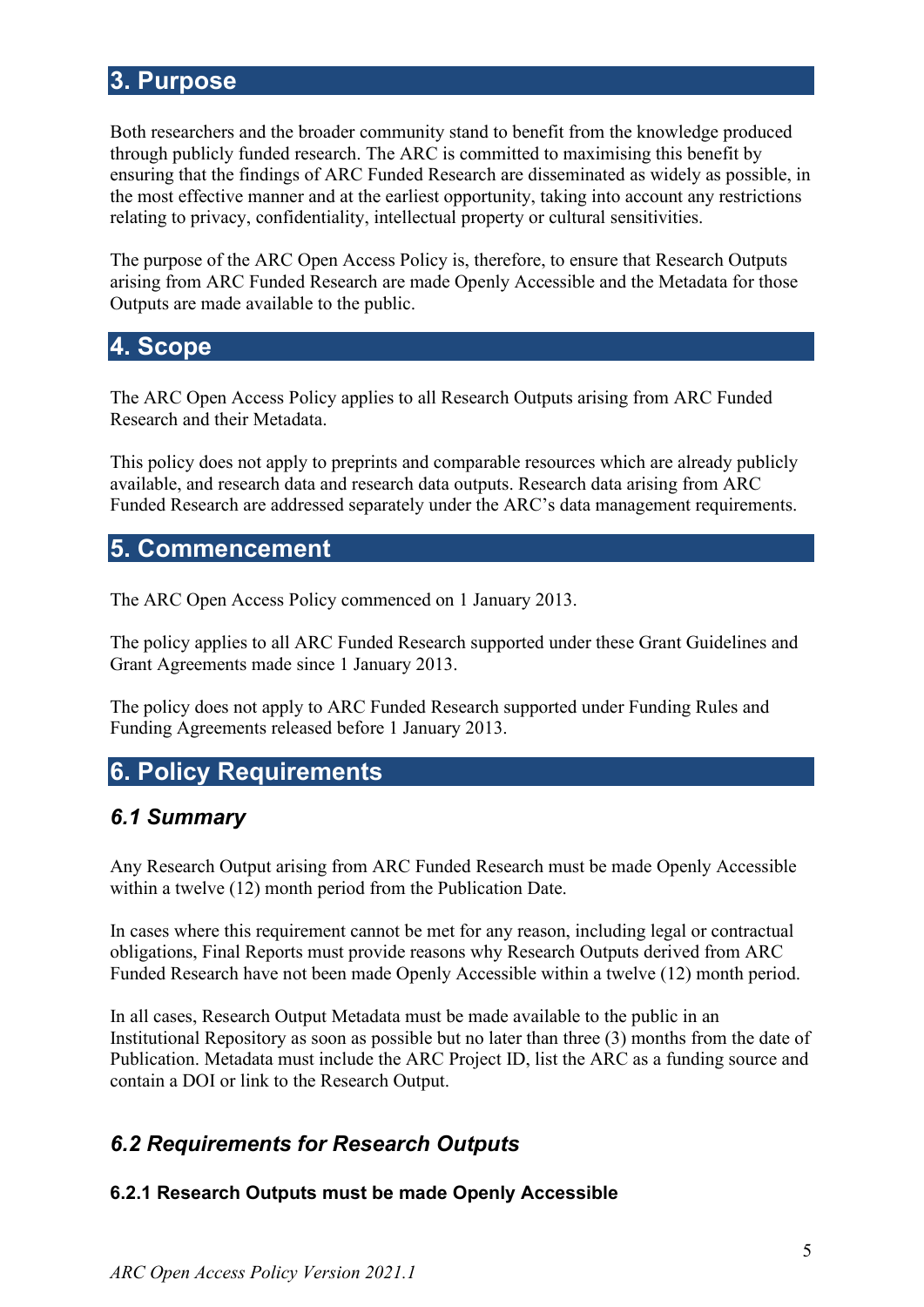Any Research Output Published in respect of ARC Funded Research must be made Openly Accessible within a twelve (12) month period from the Publication Date and must include acknowledgement of ARC funding and the ARC Project ID.

## **6.2.2 Location of Research Outputs**

Consistent with the purpose of this policy, it is acceptable for Research Outputs to be made Openly Accessible either in an Institutional Repository or somewhere other than an Institutional Repository, for example, through a publisher's website, if the Published version of the article is Open Access with an associated licence, such as a Creative Commons licence. Research Outputs may also be deposited in an Openly Accessible public digital archive (for example, PubMed Central® (PMC) or Zenodo or OAlster).

Decisions on where to make Research Outputs Openly Accessible must be consistent with any copyright or licencing arrangements in place.

## <span id="page-5-0"></span>*6.3 Requirements for Metadata*

## **6.3.1 Availability in an Institutional Repository**

Metadata for all Research Outputs arising from ARC Funded Research must be made available to the public in an Institutional Repository as soon as possible but no later than three (3) months from the date of Publication of the Research Output.

This requirement applies in all cases, regardless of whether the Research Output itself can or will be made Openly Accessible.

### **6.3.2 Information included in Metadata**

Metadata must include the ARC Project ID, list the ARC as a funding source and contain a permanent DOI for the Research Output. If a DOI is not available, then a permanent Uniform Resource Locator (URL) link must be provided instead to the Research Output.

Metadata should also contain other relevant information as applicable and appropriate to the Research Output including, but not limited to: author(s)/creator(s); title; type of Research Output; publisher; date of Publication/public presentation; volume; issue; page numbers; ISBN/ISSN/other standard number; licence associated with an item; and the ORCID identifier for the author responsible for providing the Research Output (to be made Openly Accessible).

## <span id="page-5-1"></span>*6.4 Copyright and licensing*

### **6.4.1 Application of licences to Research Outputs**

The ARC strongly encourages the application of appropriate licences to Research Outputs arising from ARC Funded Research in order to specify access and usage rights that are consistent with this policy.

The ARC's preference is for the Creative Commons Attribution licence (CC-BY) to apply to Research Outputs arising from ARC Funded Research. However, it is acceptable to apply any of the options available through the Creative Commons suite of licences.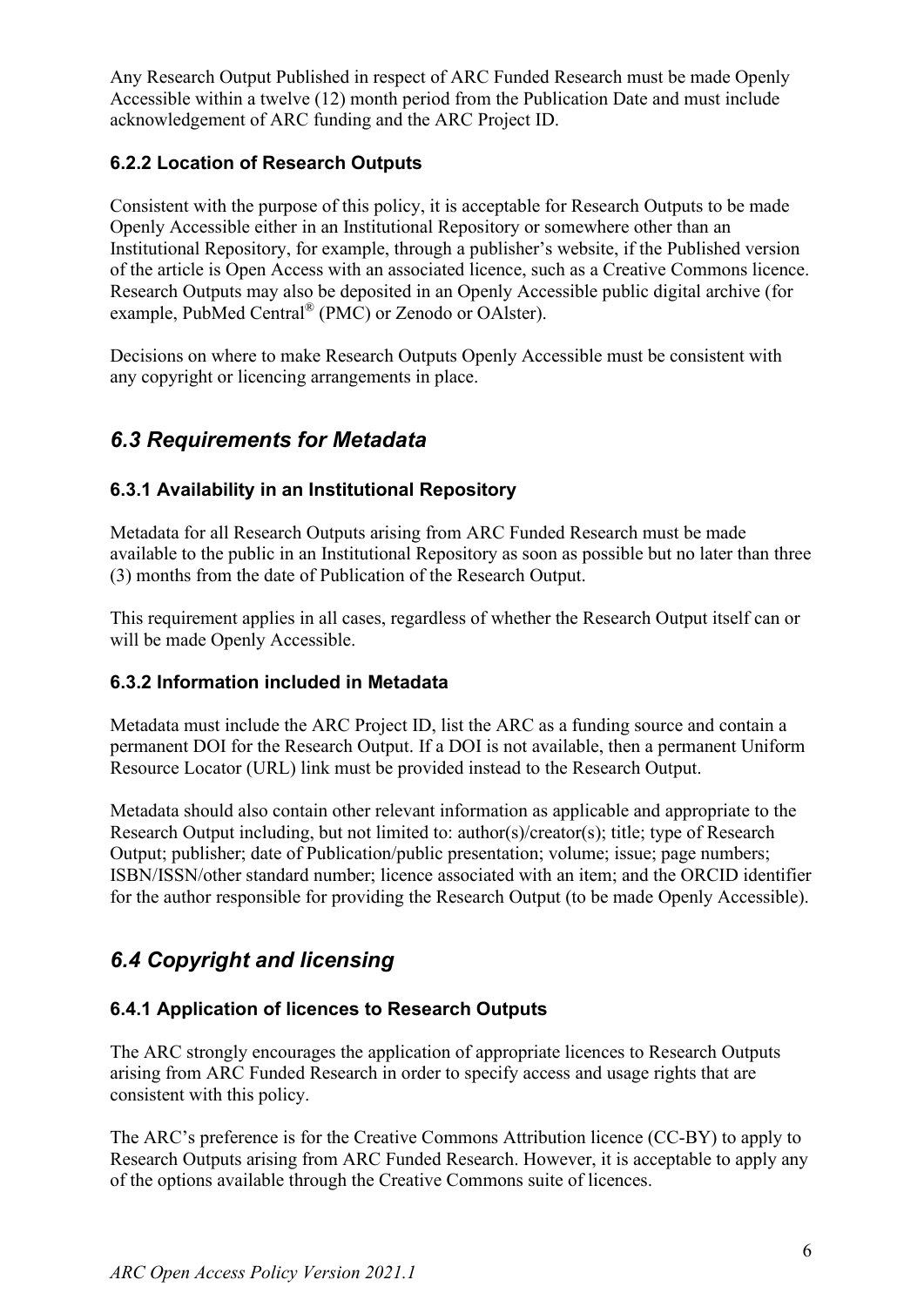## **6.4.2 Copyright and licensing agreements**

In many cases, copyright and licensing agreements are in place between authors, institutions and publishers. In such cases, researchers, individuals and institutions should explore mechanisms to allow compliance with this policy.

If the copyright or licensing agreement does not allow the Research Output to be made Openly Accessible within twelve months (12) of the Publication Date, it must be made Openly Accessible as soon as possible after that date.

If the copyright or licensing agreement never allows the Research Output to be made Openly Accessible, this must be explained in the Final Report (as required in section 6.5 of this policy).

## <span id="page-6-0"></span>*6.5 Reporting requirements*

All Research Outputs arising from ARC Funded Research must be listed in the Final Report for each Project. A permanent DOI or URL link to each listed Research Output must also be provided in the Final Report.

If a Research Output cannot, or will not, be made Openly Accessible for any reason, an explanation must be provided in the Final Report.

## <span id="page-6-1"></span>*6.6 Roles and responsibilities*

### **6.6.1 Administering Organisation**

The Administering Organisation on any given Project, Fellowship or Award will be responsible for working with the Project Leader, Fellow, Awardee or Director to ensure compliance with the policy.

### **6.6.2 Project Leader, Fellow, Awardee or Director**

The Project Leader, Fellow, Awardee or Director must ensure that the appropriate copy, recording, rendering or documentation of the Research Output is either:

- provided to an Institutional Repository to be made Openly Accessible in the Institutional Repository within twelve (12) months of the Publication Date; or
- made Openly Accessible somewhere other than an Institutional Repository within twelve (12) months of the Publication Date.

The Project Leader, Fellow, Awardee or Director must ensure that the Research Output Metadata are provided to an Institutional Repository as soon as possible but no later than three (3) months from the date of Publication of the Research Output. This may also be managed via the institutional research administration office.

If no Institutional Repository is available to the Project Leader, Fellow, Awardee, or Director, the Research Output must be made available in another repository, such as an Openly Accessible public digital archive. Should either option not be available then this must be recorded in the Final Report.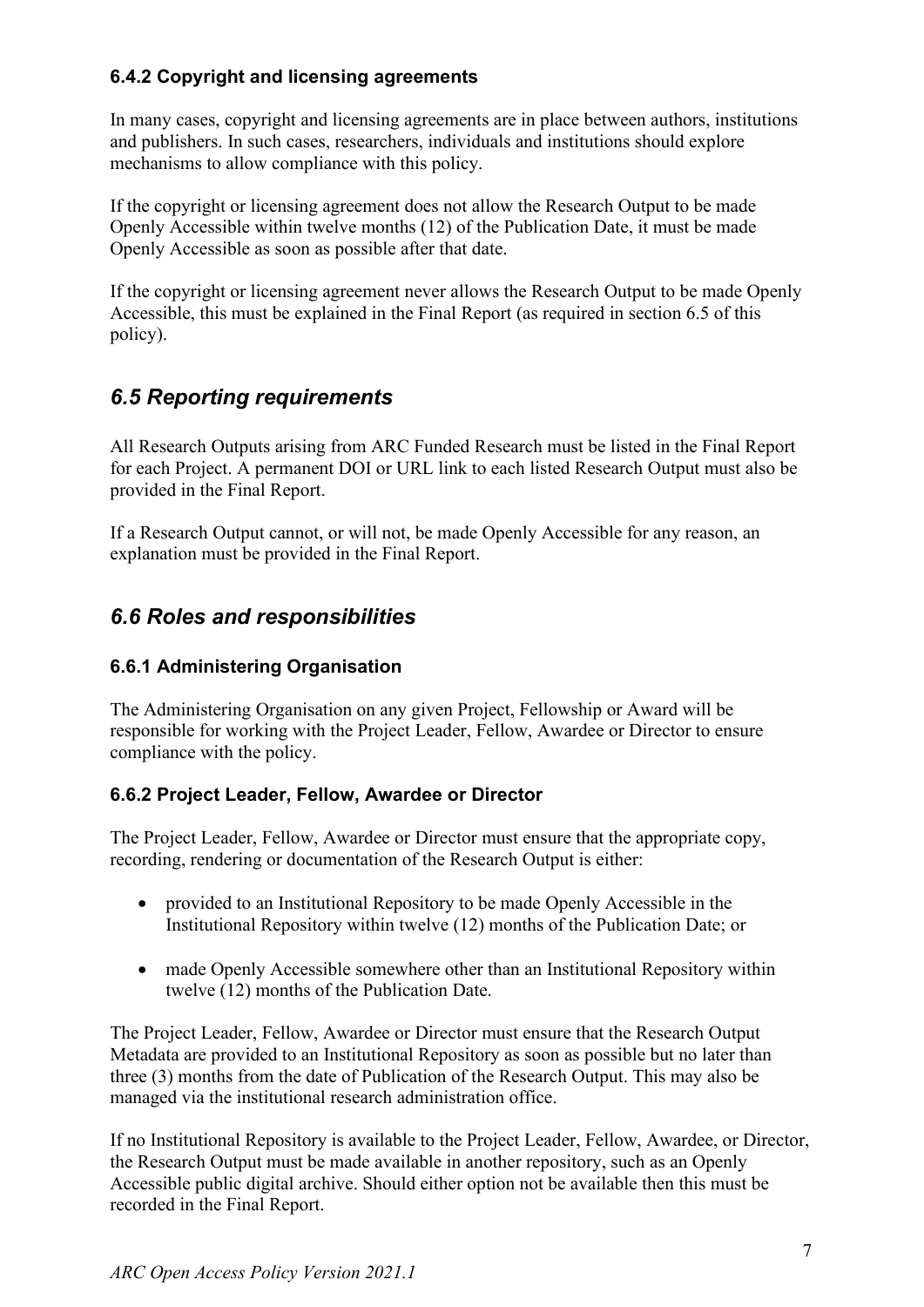## **6.6.3 Institutional Repository manager (or equivalent)**

The Institutional Repository manager (or equivalent) must make the Research Output Metadata available to the public as soon as possible but no later than three (3) months from the date of Publication, regardless of whether the Published Research Output has been made Openly Accessible, is under embargo, or is never to be made Openly Accessible.

If the Research Output has been provided to the Institutional Repository to be made Openly Accessible, the Institutional Repository manager (or equivalent) must ensure that the Research Output is made Openly Accessible in the Institutional Repository at a date that complies with any copyright or licensing arrangements in place.

## <span id="page-7-0"></span>*6.7 Acceptable versions of written/printed Research Outputs*

For the purposes of this policy, it is acceptable for either of the following versions of a manuscript, journal article in a peer reviewed journal or refereed conference paper to be made Openly Accessible:

- the Post-print or "Author accepted manuscript", which has been accepted for Publication, and which is made available in the author's Institutional Repository under an appropriate licence such as those available through the Creative Commons suite of licences (ideally CC-BY)
- the Publisher's Version/PDF, also referred to as the 'Published version' or 'version of record' (for example, journal version with final pagination and formatting). The publisher's version is only acceptable if it is fully Openly Accessible, with an appropriate licence such as those available through the Creative Commons suite of licences (ideally CC-BY).

Versions of a manuscript, journal article or conference paper that have not been refereed or peer reviewed, are not acceptable for the purposes of this policy.

Written/printed non-traditional research or other Research Outputs that have undergone external review of an equivalent standard to traditional academic peer review must be made Openly Accessible.

Decisions on which version of a Research Output to make Openly Accessible must be consistent with any copyright or licencing arrangements in place. Author(s) are encouraged to consider the Open Access Policy of publishers and research outlets prior to contracting/licensing with the publisher.

## <span id="page-7-1"></span>*6.8 Acceptable versions of non-written/printed Research Outputs*

This policy requires that a meaningful and enduring digital representation of the work be deposited into the Institutional Repository or publicly available through an Open Access archive.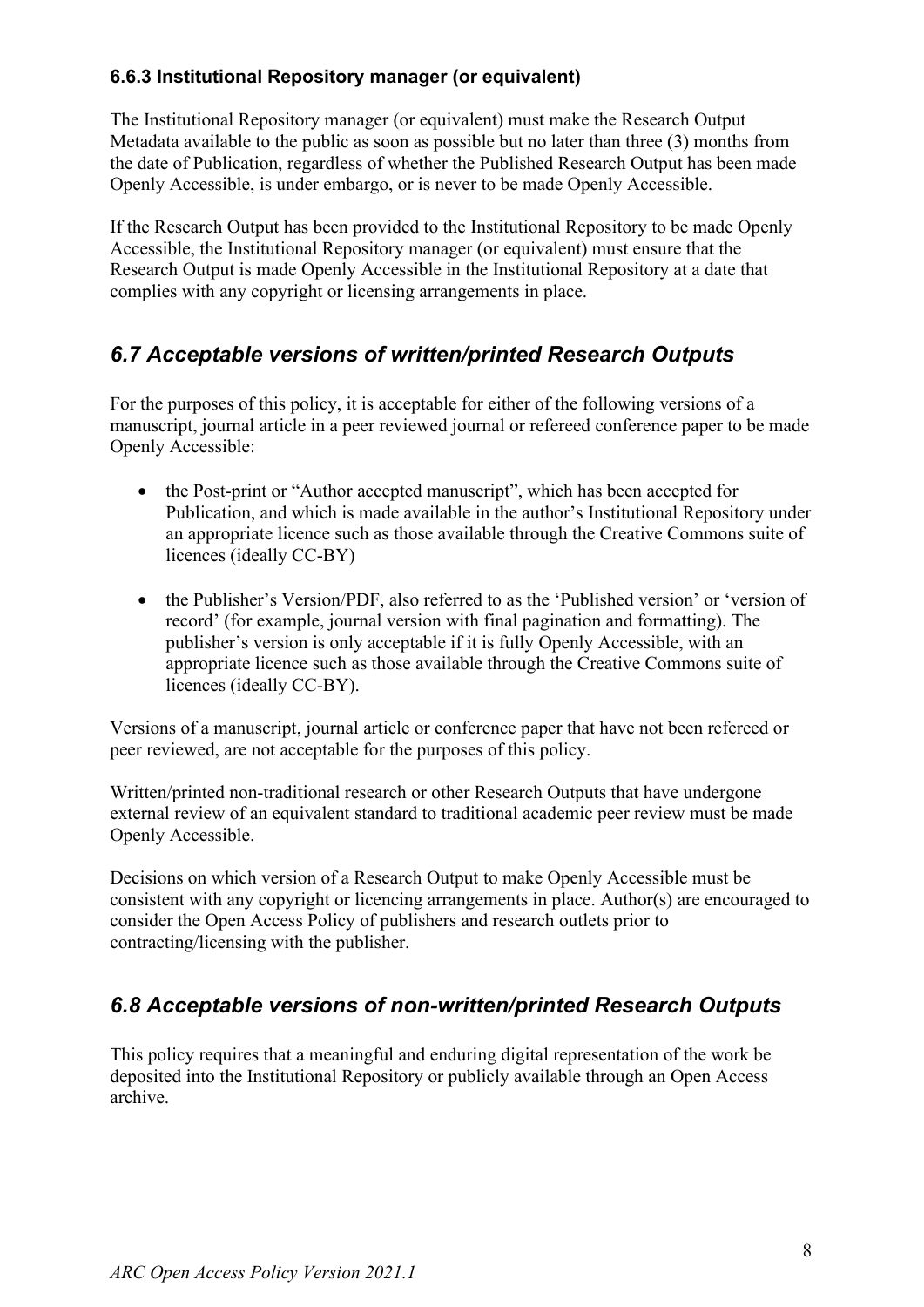## <span id="page-8-0"></span>**Contact details**

**Stakeholder Relations** Australian Research Council Phone: 02 6287 6600 [communications@arc.gov.au](mailto:communications@arc.gov.au) [www.arc.gov.au](http://www.arc.gov.au/) Level 2, 11 Lancaster Place, Canberra Airport ACT 2609 GPO Box 2702, Canberra ACT 2601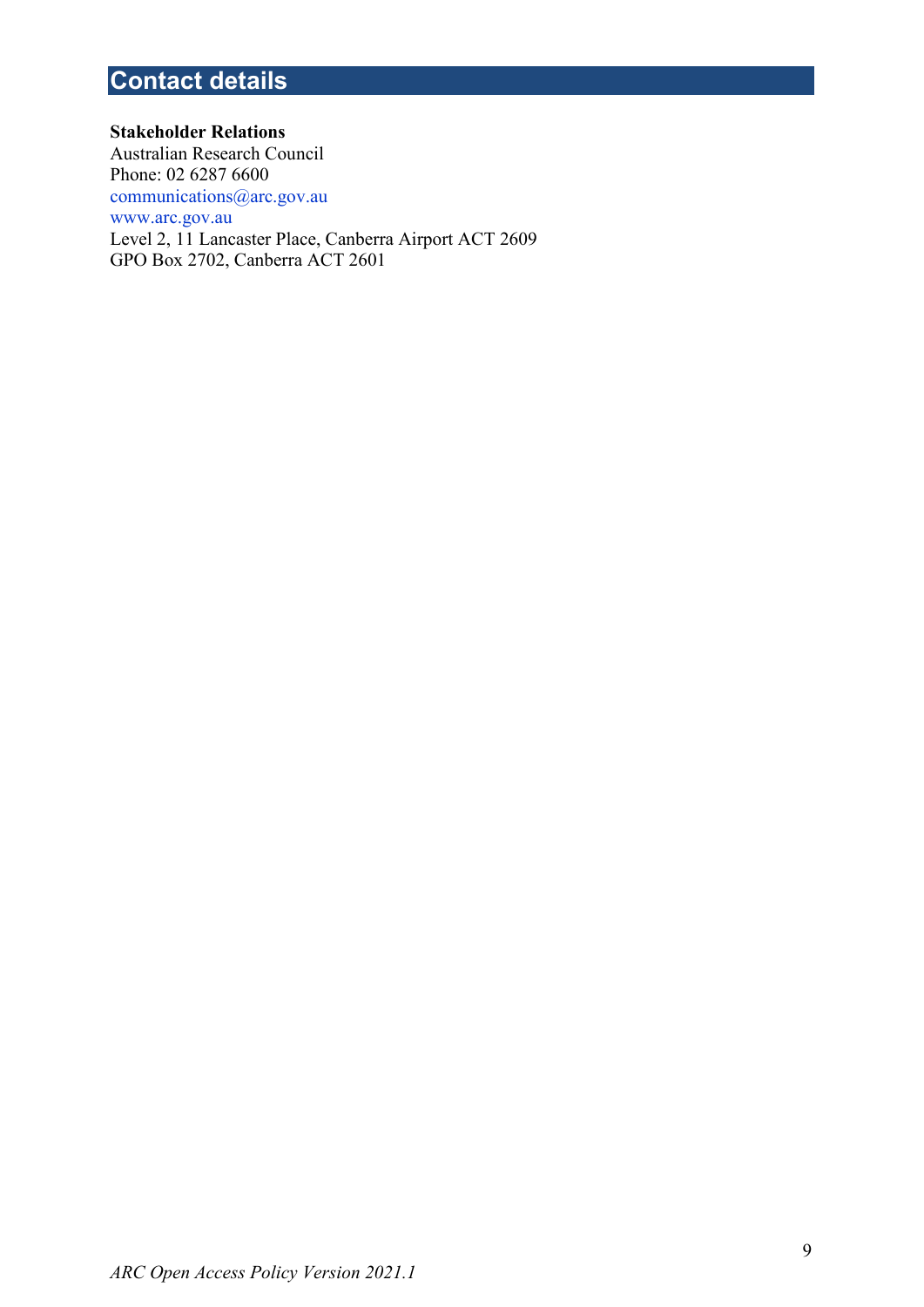## **ARC Open Access Policy**

## <span id="page-9-0"></span>*Frequently asked questions*

## **1. How has the policy changed from the previous ARC Open Access Policy?**

The revised policy issued on 28 September 2021 remains substantively the same as the previous version of the policy.

- A revised definition of preprints and comparable resources has been provided.
- A revised definition of Research Outputs which includes preprints and comparable resources has been provided.
- The scope of the policy has been adjusted to clarify the requirements following the revisions to the above definitions.

The requirement that any research output arising from ARC funded research must be made openly accessible within a twelve (12) month period from the publication date has not changed.

## **2. Why does the ARC have an Open Access Policy?**

The research community and the public both gain from knowledge derived from publicly funded research and wish to derive maximum benefit from publicly funded Research Outputs. The ARC's Open Access Policy aims to ensure that the findings of ARC Funded Research are made available to the research community and the public as soon as possible.

## **3. To which research does the policy apply?**

The policy commenced on 1 January 2013. It applies to all ARC Funded Research supported under ARC Grant Guidelines and Grant Agreements released since that date.

The policy does not apply retrospectively to ARC Funded Research supported under Funding Rules and Funding Agreements released before 1 January 2013.

### **4. To which types of Research Outputs does the policy apply?**

The policy applies to all products of an ARC-funded research Project that meet the definition of Research (noting the exclusion below). This could include the following output types:

- scholarly books
- edited research books, including prestigious reference works
- scholarly book chapters
- refereed journal articles
- refereed conference papers only when the paper was Published in full in the proceedings
- non-traditional research outputs
- other Research Outputs.

It is important to note that the presentation and dissemination of "non-traditional research" outputs or "other research" outputs can differ significantly from more common Research Outputs such as scholarly books and refereed journal articles. To ensure that non-traditional or other Research Outputs are addressed, the terms 'Published' and 'Publication' are used in the policy and these FAQs to refer to the form of public presentation of a Research Output specific to the relevant discipline in which it was created.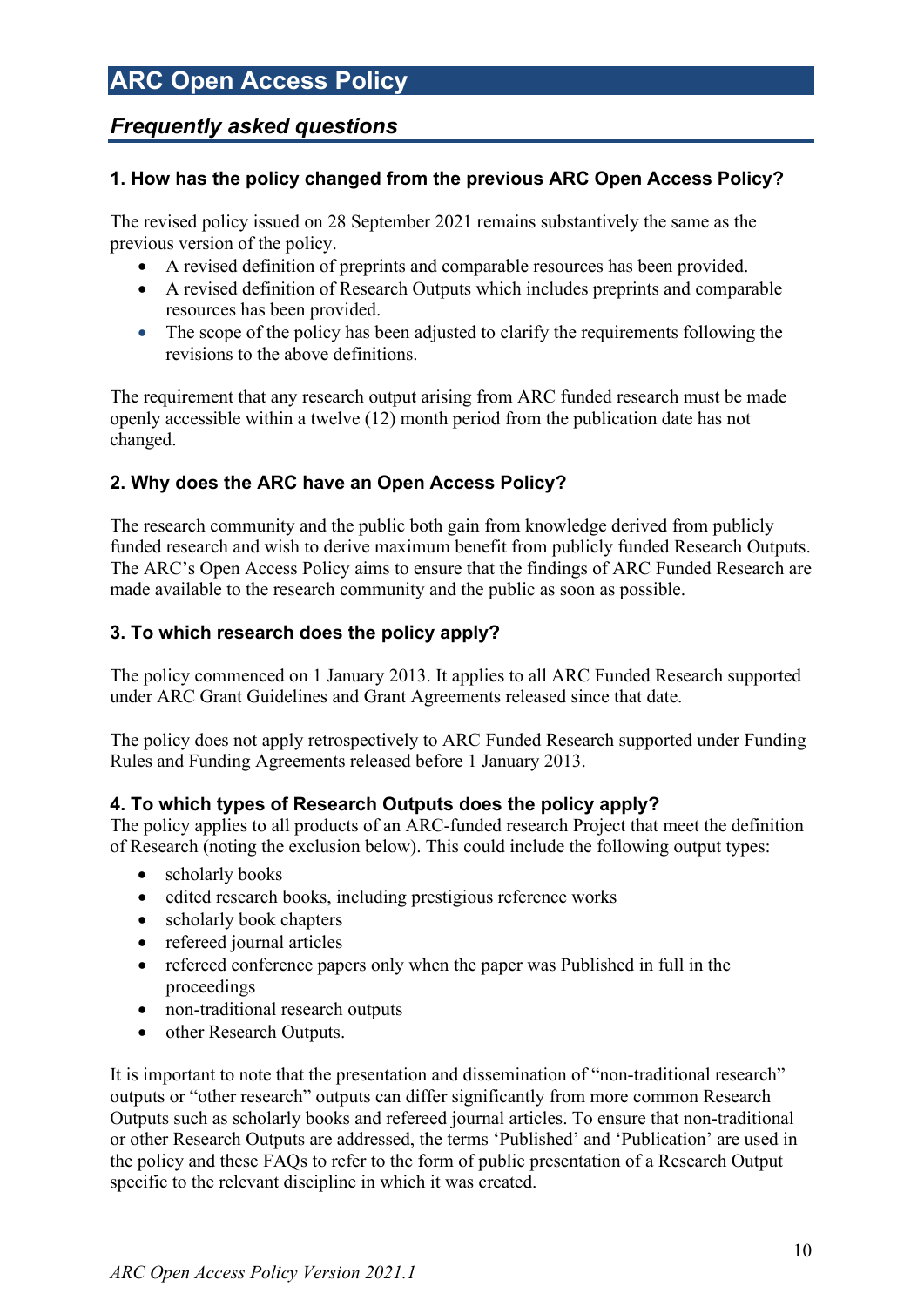In relation to non-traditional Research Outputs, researchers should explore options with collaborators and experts in digital capture and preservation as standards and guidelines at some institutions for the management, reporting and long-term archival preservation of such records may still be under development. Researchers will also need to consult with the Institutional Repository manager (or equivalent) to ensure that the appropriate steps are taken in meeting the requirements of the ARC's Open Access Policy.

As Preprints or comparable resources are by their nature already immediately available through recognised publicly accessible archives, repositories, or preprint services this policy is not applicable to these outputs.

This policy also does not apply to research data and research data outputs. Research data arising from ARC Funded Research are addressed separately under the ARC's data management requirements. Further information is available on the [Research Data](http://www.arc.gov.au/research-data-management)  [Management](http://www.arc.gov.au/research-data-management) page [\(www.arc.gov.au](http://www.arc.gov.au/) > Policies &Strategies > Strategy > [Research Data](http://www.arc.gov.au/research-data-management)  [Management\)](http://www.arc.gov.au/research-data-management).

### **5. Does the policy apply to research data and research data outputs?**

No. The ARC currently addresses the management of research data and research data outputs separately from the Open Access Policy.

The ARC strongly encourages researchers to deposit data arising from ARC Funded Research in publicly accessible repositories and requires researchers to outline how they plan to manage research data. Further information is available on the [Research Data](http://www.arc.gov.au/research-data-management)  [Management](http://www.arc.gov.au/research-data-management) page [\(www.arc.gov.au](http://www.arc.gov.au/) > Policies &Strategies > Strategy > [Research Data](http://www.arc.gov.au/research-data-management)  [Management\)](http://www.arc.gov.au/research-data-management).

### **6. Which Research Outputs need to be made Openly Accessible and when?**

Any Research Outputs arising from ARC Funded Research must be made Openly Accessible within a twelve-month period from the date of Publication (or, for non-traditional Research Outputs, the date of public presentation).

To meet this requirement, the Administering Organisation should work with the Project Leader, Fellow, Awardee or Director to ensure that the Research Output is made Openly Accessible within twelve (12) months of the Publication.

Any Published Research Output must include acknowledgement of ARC funding and the ARC Project ID.

#### **7. If a Research Output is made Openly Accessible in an Institutional Repository, when should it be submitted?**

If the Research Output is to be made Openly Accessible in an Institutional Repository, it should be submitted to the Institutional Repository on acceptance or, at the latest, on Publication.

The Institutional Repository manager (or equivalent) is responsible for ensuring that the Research Output is made Openly Accessible in the Institutional Repository as soon as possible, and in compliance with any copyright transfer or licensing arrangements in place.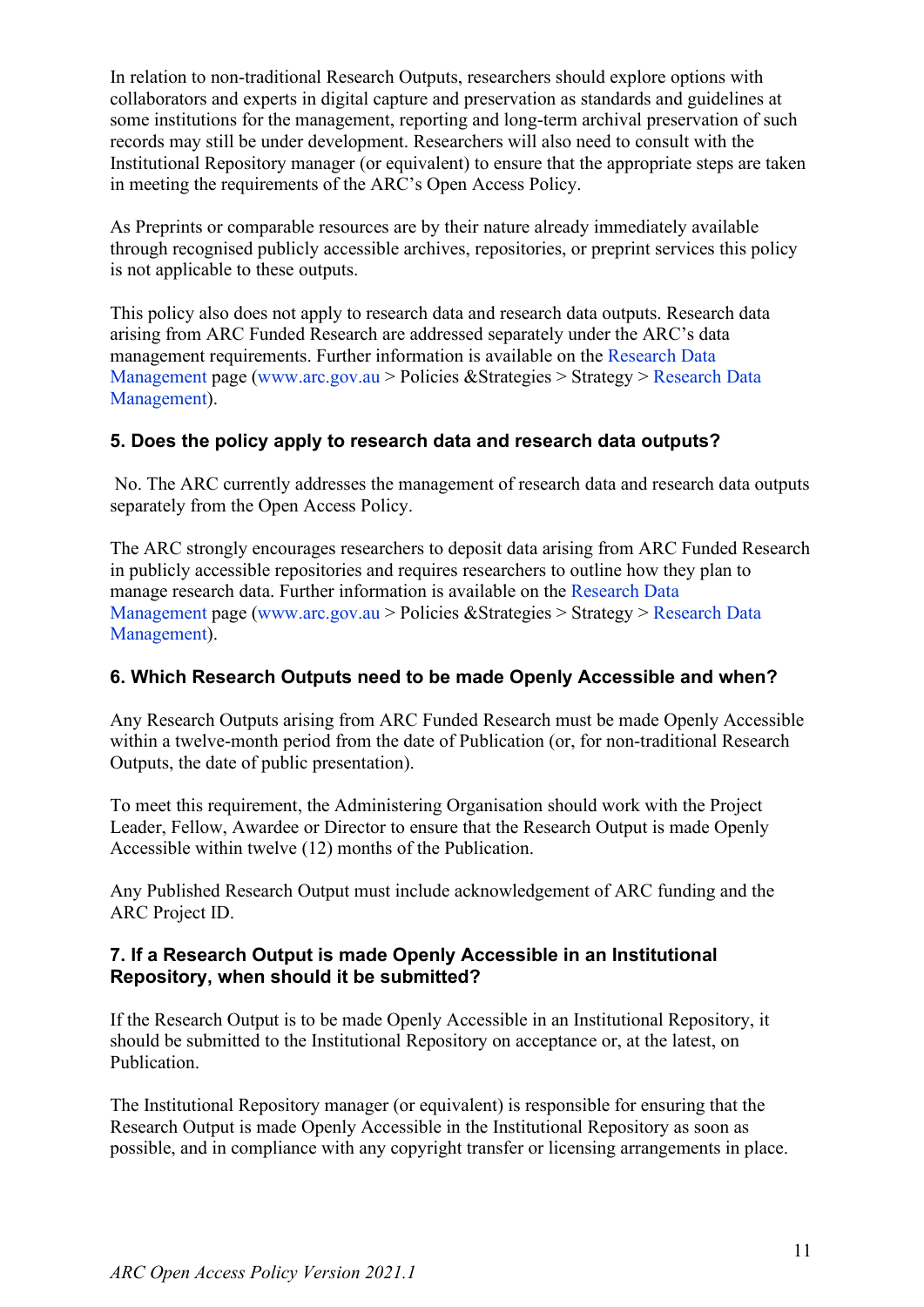#### **8. If a Research Output is made Openly Accessible somewhere other than an Institutional Repository, does it also need to be submitted to an Institutional Repository?**

No. If a Research Output is made Openly Accessible somewhere other than an Institutional Repository, for example, on a publisher's website with an associated licence, or in an Openly Accessible public digital archive (for example, PubMed Central® (PMC) or Zenodo or OAlster), it does not also need to be submitted to an Institutional Repository.

However, in all cases, the Research Output Metadata must be made available to the public in an Institutional Repository as soon as possible but no later than three (3) months from the date of Publication from the Research Output, no matter where the output itself is made Openly Accessible. The Metadata in the Institutional Repository must include a permanent DOI or URL link to the Research Output.

Making a Research Output Openly Accessible must be consistent with any copyright transfer or licensing arrangements in place.

It is important to be aware that institutions may require their researchers to submit Research Outputs to their Institutional Repository.

### **9. My paper is on ResearchGate. Isn't that sufficient to comply with the Policy?**

Services such as ResearchGate and Academia.edu (scholarly communications networks) are commercial social networking platforms. While they can provide access to Research Outputs, they are not currently able to provide the commitment to long-term preservation, data reuse, publisher copyright requirements and end-user privacy afforded by Institutional Repositories or Openly Accessible public archives such as PMC, and are thus not acceptable repositories for the purpose of this policy.

#### **10. Which version of a traditional Research Output (manuscript/refereed journal article/refereed conference paper) needs to be made Openly Accessible?**

There are various versions of traditional Research Outputs—manuscripts, peer-reviewed journal articles and refereed conference papers—that can be made Openly Accessible. Under this policy, either of the following is acceptable:

- the Publisher's Version/PDF, also referred to as the 'Published version' or 'version of record' (for example, journal version with final pagination and formatting), or
- the author's version of the output, also referred to as the "Author accepted" manuscript", 'final accepted version' or 'Post-print' version (for example, a Word document), after it has been peer reviewed and revisions have been made.

It is important to note that publishers may have different policies regarding which version of a Research Output can be made Openly Accessible, and when it can be made Openly Accessible. This information should be included in any copyright or licensing agreement.

It is important to note that Institutional Repositories may have different policies regarding which version of a Research Output can be submitted. For further information regarding which version of a traditional Research Output can be included in an Institutional Repository, consult your librarian or the [SHERPA/RoMEO database of international publisher policies](http://www.sherpa.ac.uk/romeo/)  $(www.sherpa.ac.uk > RoMEO).$  $(www.sherpa.ac.uk > RoMEO).$  $(www.sherpa.ac.uk > RoMEO).$  $(www.sherpa.ac.uk > RoMEO).$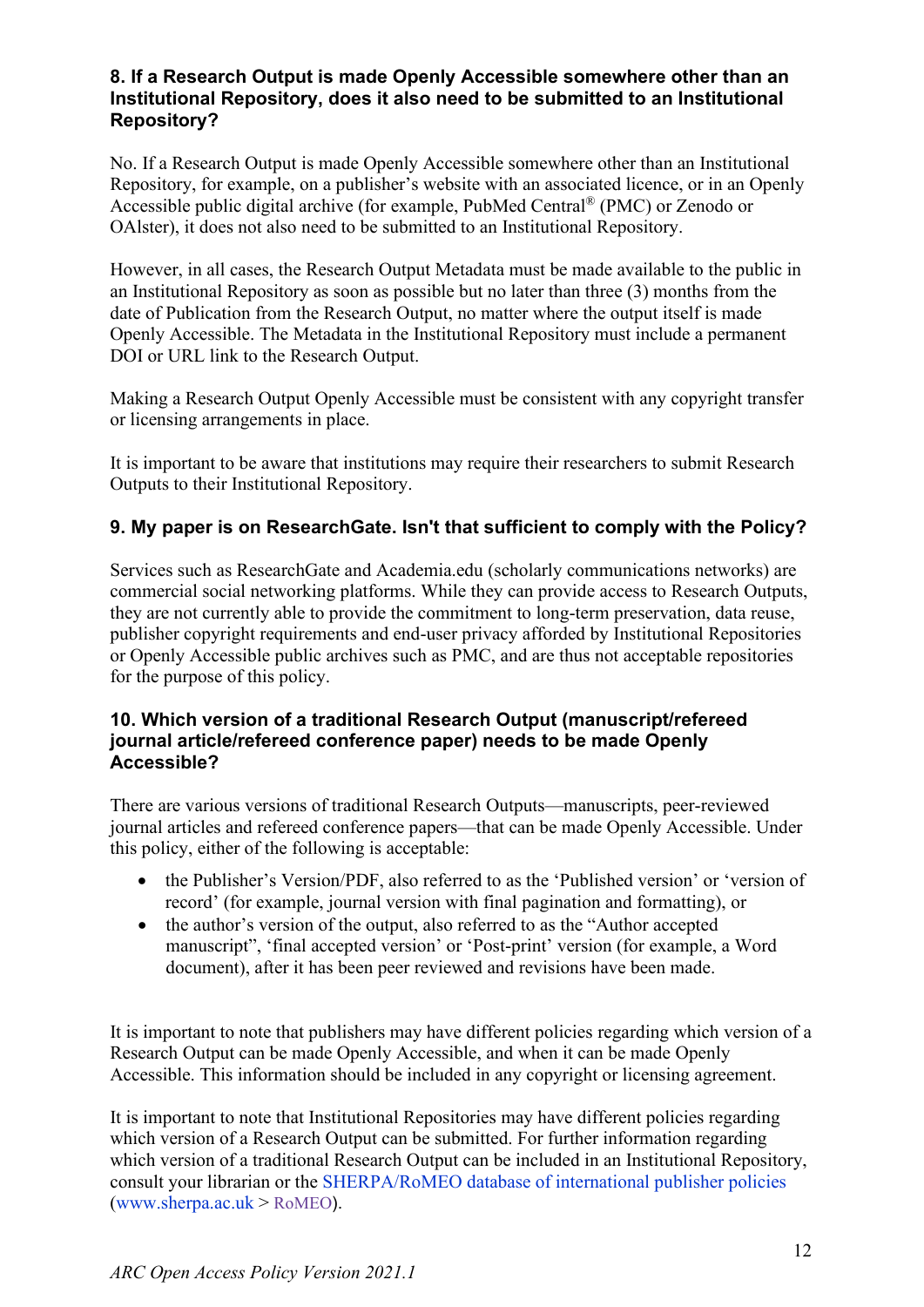The application of a Creative Commons licence is only possible when the author maintains copyright in the Publications. Publishers may require or negotiate the transfer of copyright in the Publication from the author(s) to the publisher by way of contract or licence. In order to use a CC-BY licence, as encouraged in this policy, it is recommended that authors retain the copyright in their Research Outputs and negotiate a non-exclusive right to use/make available the Publication such as in an Institutional Repository or publicly available Open Access archive.

## **11. Which licences should be applied to Research Outputs?**

The application of appropriate licences to Research Outputs helps to specify the access and usage rights that the research community and the public have to those outputs. To support increased clarity regarding publicly funded research, the ARC strongly encourages appropriate licensing of all Research Outputs arising from ARC Funded Research.

The ARC's preference is for the Creative Commons Attribution licence (CC-BY)—the most open international licence—to apply to Research Outputs arising from ARC Funded Research. However, it is acceptable to apply any of the options available through the Creative Commons suite of licences that are appropriate for the type of Research Output.

#### **12. How quickly should Research Output Metadata be made available in an Institutional Repository?**

Metadata—that is, data about the Research Output itself, such as author, publisher, funding information and other relevant details—for all Research Outputs arising from ARC supported research must be made available to the public in an Institutional Repository as soon as possible but no later than three (3) months from the date of Publication. This requirement is regardless of where the Research Output is Published and whether the Published Research Output itself can or will be made Openly Accessible or not.

### **13. What information needs to be included in Metadata?**

Research Output Metadata must include the ARC Project ID, list the ARC as a funding source and contain a permanent DOI or URL link to the Research Output.

Metadata should also contain other relevant information as applicable and appropriate to the Research Output (noting that different types of outputs may require different Metadata) including, but not limited to: author(s)/creator(s); title; type of Research Output; publisher; date of Publication/public presentation; volume; issue; page numbers; ISBN/ISSN/other standard number; and ORCID.

The ARC requires the inclusion of specific details in Metadata to enable Published outputs from ARC Funded Research to be disseminated more broadly, to increase access by researchers and the wider community, and to support efficiencies in ARC processes.

### **14. What information needs to be included in the Final Report?**

The Final Report must list all Research Outputs for each ARC Funded Research Project. Each listed Research Output must have a DOI or URL.

If a Research Output cannot or will not be made Openly Accessible, for any reason, an explanation must be provided in the Final Report. This includes, for example, copyright and licensing arrangements that restrict the Research Output from being made Openly Accessible,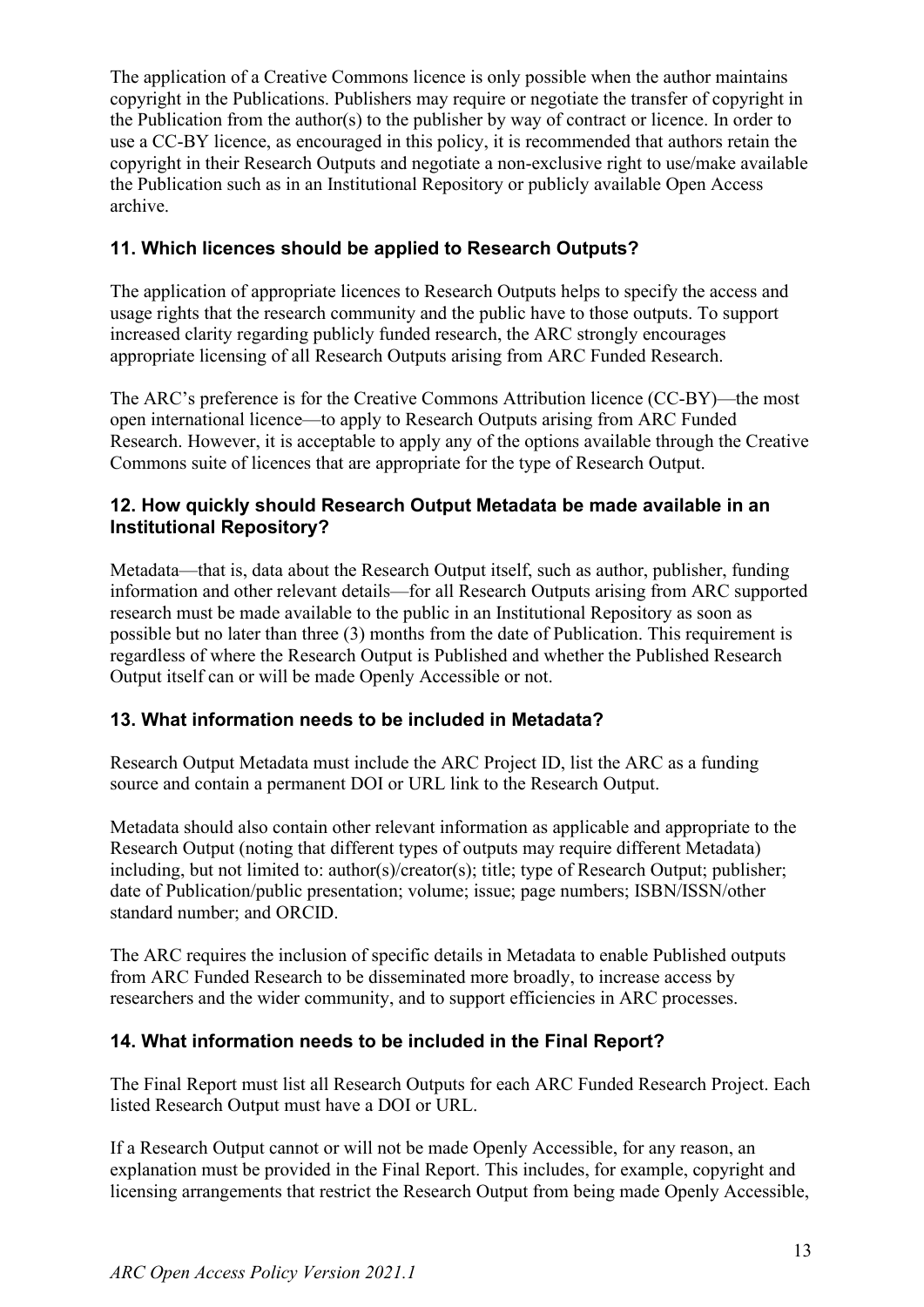and the compliance options that were investigated or attempted to facilitate Open Accessibility.

#### **15. What if copyright and licensing agreements restrict the Research Output from being made publicly available?**

In all cases, Metadata for the Research Output must be made available to the public in an Institutional Repository as soon as possible but no later than three (3) months from the date of Publication, regardless of whether the Research Output is Openly Accessible, under embargo, or never to be made Openly Accessible.

Where relevant, institutions may wish to use a publicly available 'holding note' to explain that copyright/licensing restrictions prevent the inclusion of a particular Research Output in the repository until a specific date.

If the copyright/licensing agreement does not allow the Research Output to be made Openly Accessible within twelve months of the date of Publication, it must be made Openly Accessible as soon as possible after that date.

If the copyright/licensing agreement never allows the Research Output to be made Openly Accessible, this must be explained in the Final Report including how compliance options were investigated or attempted.

For peer reviewed journal articles and conference papers, in order to be able to address the conditions of the ARC Open Access Policy, authors should discuss and negotiate appropriate publishing agreement terms with the publisher before any agreement is signed. For monographs and book chapters it is also expected that authors will investigate Open Access publishing options.

#### **16. What should I consider before entering into a contract or licensing agreement with a publisher?**

When considering the Open Access Policy of publishers and research outlets prior to contracting with the publisher, author(s) should give specific consideration as to how publisher conditions align with the F.A.I.R. principles for Research Outputs (Findable, Accessible, Interoperable, Reusable).

Author(s) should consider selecting publishers and research outlets, which have policies supporting the F.A.I.R. principles, as well as immediate or early availability of Publications via Open Access, in order to maximise the availability and impact of their ARC Funded Research.

For further information please view the [F.A.I.R. access policy statement and principles](https://www.fair-access.net.au/) [\(https://www.fair-access.net.au/\)](https://www.fair-access.net.au/).

### **17. What if my institution does not have an Institutional Repository?**

If no Institutional Repository is immediately available, this will need to be recorded in the Final Report.

The ARC will then discuss the implementation of this policy with Administering Organisations that do not currently provide researchers with access to an Institutional Repository.